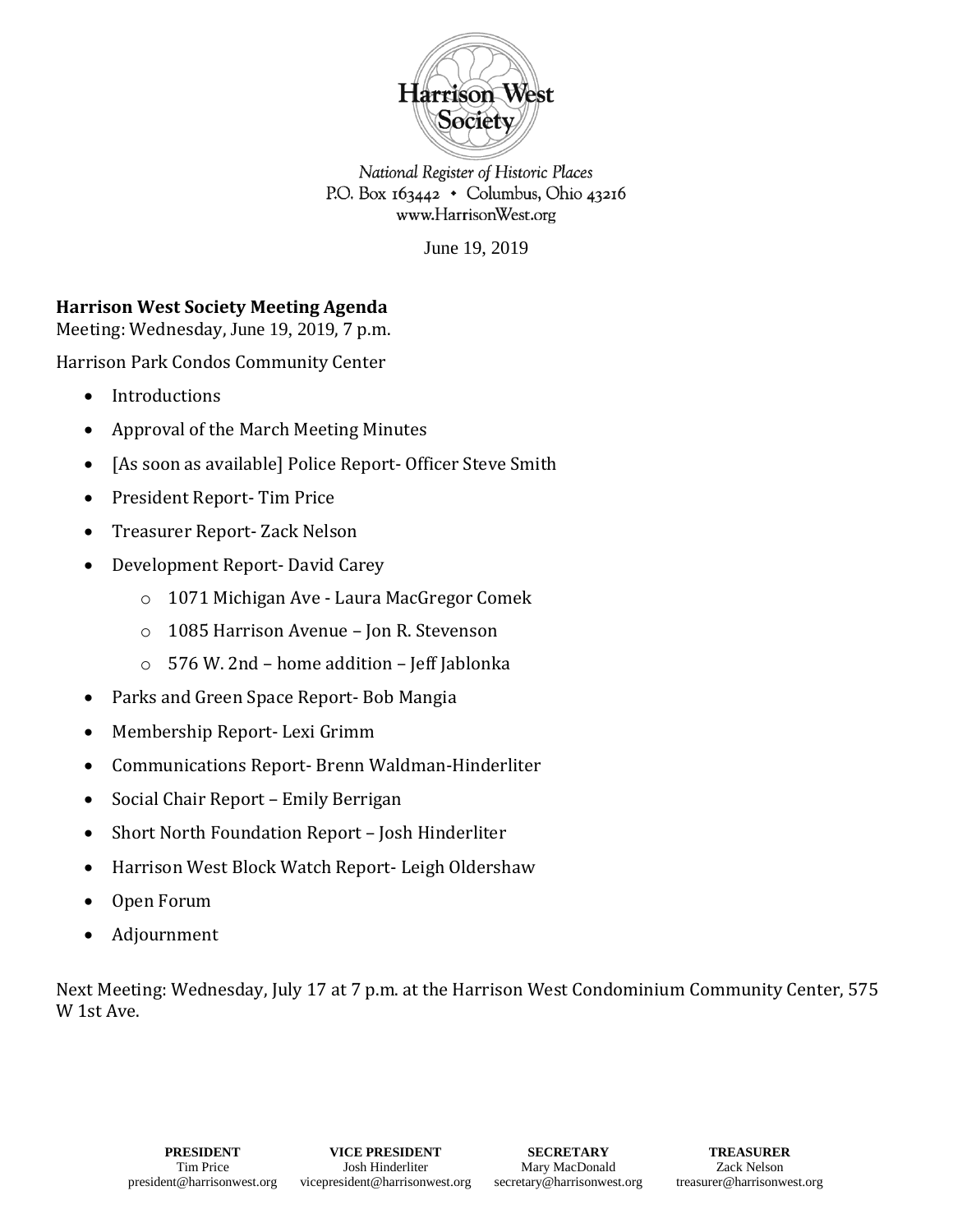# **Harrison West Society Meeting ~ May 15, 2019**

**Meeting** called to order at 7:01 PM at Harrison Park Community Center **Quorum** Present **Presiding:** Tim Price, President

## **Minutes: Motion to approve March minutes by J. Hinderliter, Second by B. Mangia, minutes PASSED. Matt Wolf – Neighborhood Clean-Ups:**

**President's Report:** T. Price. Zeno's presented a concept for a patio. Asked for a letter of approval based upon previous vote to attach to application to the city. **Motion to send letter of approval to the City. APPROVED Treasurer's Report:** Z. Nelson. We have \$8,056.52 in the bank. Paid insurance and other bills. \$1,000 slated to the Jazz Stage.

**Development**: D. Carey. **Presentation:** River House graphics commission proposal. Entrance at (1) entrance at Perry Street, (2) Ingleside and (3) south wall facing 315 and storage facility. Concerns of Exec: size – they were larger and taller – sidewalks had not been built and the initial designs blocked the walk. Current proposal: (1) Perry ground sign as proposed is 5' T x 12' W with backlit channel letters on a faux wood sign, light lamination of the steel band, sidewalk connection issue fixed. (2) Same as Perry St. but slightly larger; (3) South wall of the west building River House wall sign is ½ the graphic area that it was and is on the parapet not the roof. Important for the owners of the complex to identify it. Variance (1) to permit the south wall sign; (2) reduce the distance of an illuminated ground sign from 50' to 45' for Ingleside and 15' for Perry St.; (3) permit a ground sign not directed to the street thereby permitting Ingleside. Increase graphic area of sign from 32SF to 41SF. B. Mangia – doesn't think walls are appropriate in this neighborhood, why not put it on the existing utility building? Learn from Thurber Village that it feels exclusive, not involved in the neighborhood. Sidewalk and plantings are nice, but dislike the wall. Make the buildings fit into existing grid of the neighborhood. D. Perry 60s-70s complexes have exclusive entrances to the neighborhood. There is circulation through the complex. Aligned circulation with extension of Perry. All 1<sup>st</sup> floor units have patios. Ground signs are lower and soft lighting and done at a pedestrian scale. B. Johnson – doesn't like the 5' sign. B. Colvin – wall is solid with parking behind it, maybe better with sightline through it. D. Perry – provided screening for the parking lot. **Motion: to approve the graphics commission proposal for 871 Ingleside. Second, J. Hinderliter PASSED**

**Presentation:** 1071 Michigan, Laura Comack, (Wayne Henry) old church completely covers the existing lot. Currently has no parking. Plan to renovate, zoning permits 2 units as it exists now. Need variances that do not change anything in the existing structure: (1) permit building to occupy more than 50% of lot area at  $62.6\%$ ; (2) Reduction of minimum side yard from 3' to 2.8' on north side; (3) Reduction of rear yard to 5% from 25% of the lot area; (4) Maximum side yard permitted is 16' total existing is 5.9'; (5) Landscaping variance reducing minimum of 1 tree to 0. B. Mangia – thoughts about breaking up sidewalk pad. Grass from building to sidewalk. Will they put the treelawn back? Possibly. Will the curb cut be eliminated? Probably reinstall the curb. Timetable? As soon as approved, they will apply for permits and start construction. Condo or rental? Condo. Not sure if it will be owner-occupied. They just renovated a place in Italian Village.

**Presentation:** Joe Reidy, on schedule with construction, slated for completion by the end of 2021 to minimize disruption of the neighborhood. Today  $1<sup>st</sup>$  day bike trail was supposed to be closed. Fencing will be installed to start excavation within the trail for stormwater lines and 30' dig to connect sanitary sewer. Knew they would have to repair the most highly used trail in Central Ohio, City has looked to expand it from 9' to 12'. Reached out to City to work together to widen stretch from 5<sup>th</sup> to 3<sup>rd</sup> Ave. and totally repaved. They will pay to repair the portions they are damaging. Any mutual economies for repaving and widening the whole thing. Request neighborhood approval for expenditure up to \$150K from Humko 2 TIF. Intended to provide for neighborhood improvements. D. Carey: Exec Committee has concerns with process concerning the Humko 2 TIF with this development to use \$1.5Mi on park acquisition until the decision had been made. We looked at it as a win, but concerned about having no input at the front end. Arranged a 4.10.19 meeting with the City requesting to provide input to the City similar to what we do with UIRF. Belief that we'd be working at HWS meetings to compile a list of neighborhood improvements. This project has been brought outside of the process with the first request to discuss at this meeting. HWS should discuss what they want to do with the funds. If bike path widening. Concern with statements by R. Harris on NextDoor.com that the land was donated to the City. B. Mangia, widening of the trail was a concession by Wags for taking away some of the parkland. UIRF funds for 3rd and Perry bump out was put aside that might be put towards the bike trail. B. Westall: extending the path south behind the storage building, good UIRF project and budget but we're not certain how to get around the turn in the river. UIRF might be close to enough but might need to buy a piece right of way. Starts in the Fall. J. Hinderliter: meeting was centered around how HWS can have more input, BW extended ideas for consideration, 1 of which was widening the trail. Weeks later Joe reaches out to the idea. BW: time to widen the trail, makes sense now because there had been no discussion with Wags; JR: because it's a City trail,